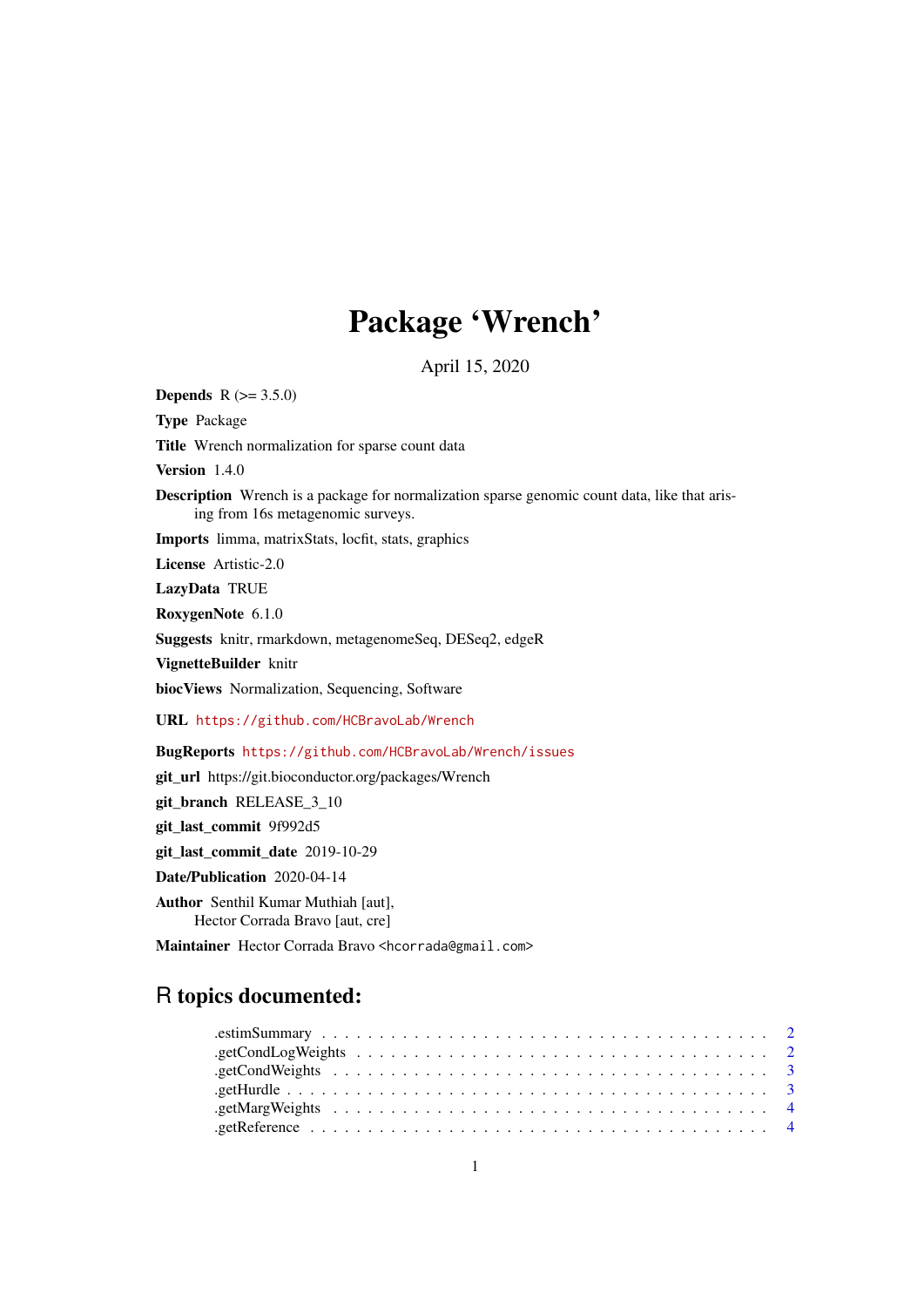<span id="page-1-0"></span>

.estimSummary *Obtain robust means. .*

# Description

Obtain robust means. .

#### Usage

```
.estimSummary(res, estim.type = "s2.w.mean", ...)
```
# Arguments

| res        | result structure of wrench |
|------------|----------------------------|
| estim.type | estimator type             |
|            | other parameters           |

#### Value

a chosen summary statistic

.getCondLogWeights *Log Postive-conditional weight computations for wrench estimators.*

# Description

Log Postive-conditional weight computations for wrench estimators.

# Usage

```
.getCondLogWeights(res)
```
#### Arguments

res result structure of wrench

# Value

inverse variance weights when using positive conditional models.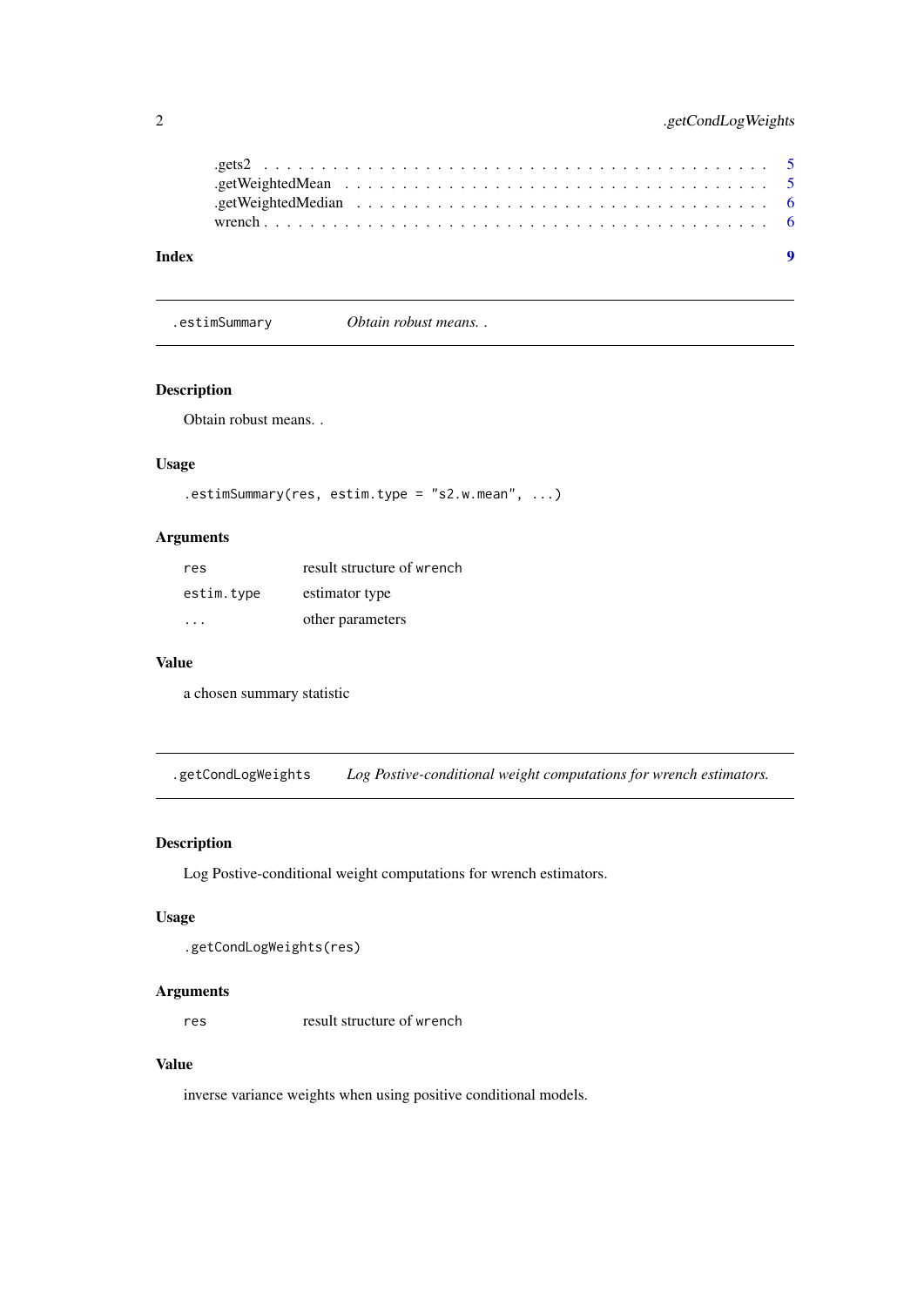<span id="page-2-0"></span>.getCondWeights *Postive-conditional weight computations for wrench estimators.*

#### Description

Postive-conditional weight computations for wrench estimators.

#### Usage

```
.getCondWeights(res)
```
#### Arguments

res result structure of wrench

#### Value

positive conditional weights for each sample

| .getHurdle | Obtains logistic fits for presence/absence and fitted probabilities of a |
|------------|--------------------------------------------------------------------------|
|            | zero occurring.                                                          |

#### Description

This function is used to derive weights for feature-wise compositional estimates. Our (default) intention is to derive these based on average occurrences across the dataset, as just a function of sample depth, and not with particular relevance to groups.

#### Usage

```
.getHurdle(mat, hdesign = model.matrix(\sim-1 + log(colSums(mat))),
 pres.abs.mod = TRUE, thresh = FALSE, thresh.val = 1e-08, ...)
```
#### Arguments

| mat          | count matrix                                                                                        |
|--------------|-----------------------------------------------------------------------------------------------------|
| hdesign      | design matrix for the logistic; the default is usually sufficient.                                  |
| pres.abs.mod | TRUE if glm regression is for presence or absence. FALSE if glm regression is<br>for counts.        |
| thresh       | TRUE if numerically one/zero probability occurrences must be thresholded                            |
| thresh.val   | if thresh is true, the numerically one/zero probability occurrences is thresholded<br>to this value |
| $\ddots$ .   | other parameters                                                                                    |

#### Value

A list with components:

- pi0.fit list with feature-wise glm.fit objects
- pi0 matrix with fitted probabilities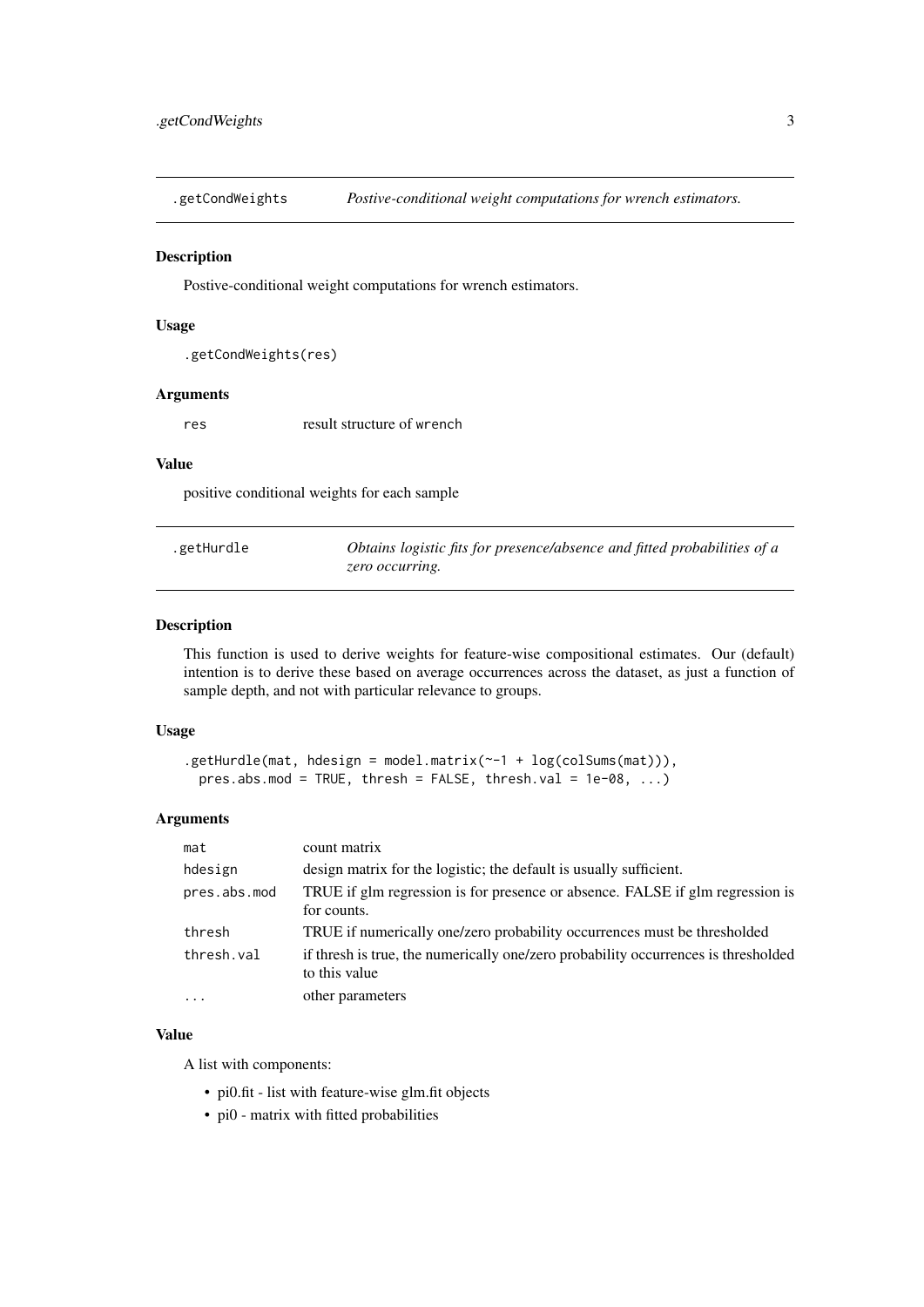<span id="page-3-0"></span>

# Description

Marginal weight computations for wrench estimators.

#### Usage

```
.getMargWeights(res, z.adj, ...)
```
# Arguments

| res      | result structure of wrench                                                      |
|----------|---------------------------------------------------------------------------------|
| z.adi    | TRUE if the result structure was generated with wrench with z, adj set to TRUE. |
| $\cdots$ | other parameters                                                                |

#### Value

inverse marginal variances for robust mean computing

.getReference *This function generates the reference.*

# Description

This function generates the reference.

# Usage

```
.getReference(mat, ref.est = "sw.means", ...)
```
#### Arguments

| mat      | count matrix; rows are features and columns are samples |
|----------|---------------------------------------------------------|
| ref.est  | reference estimate method                               |
| $\cdots$ | other parameters                                        |

#### Value

the reference to be used for normalization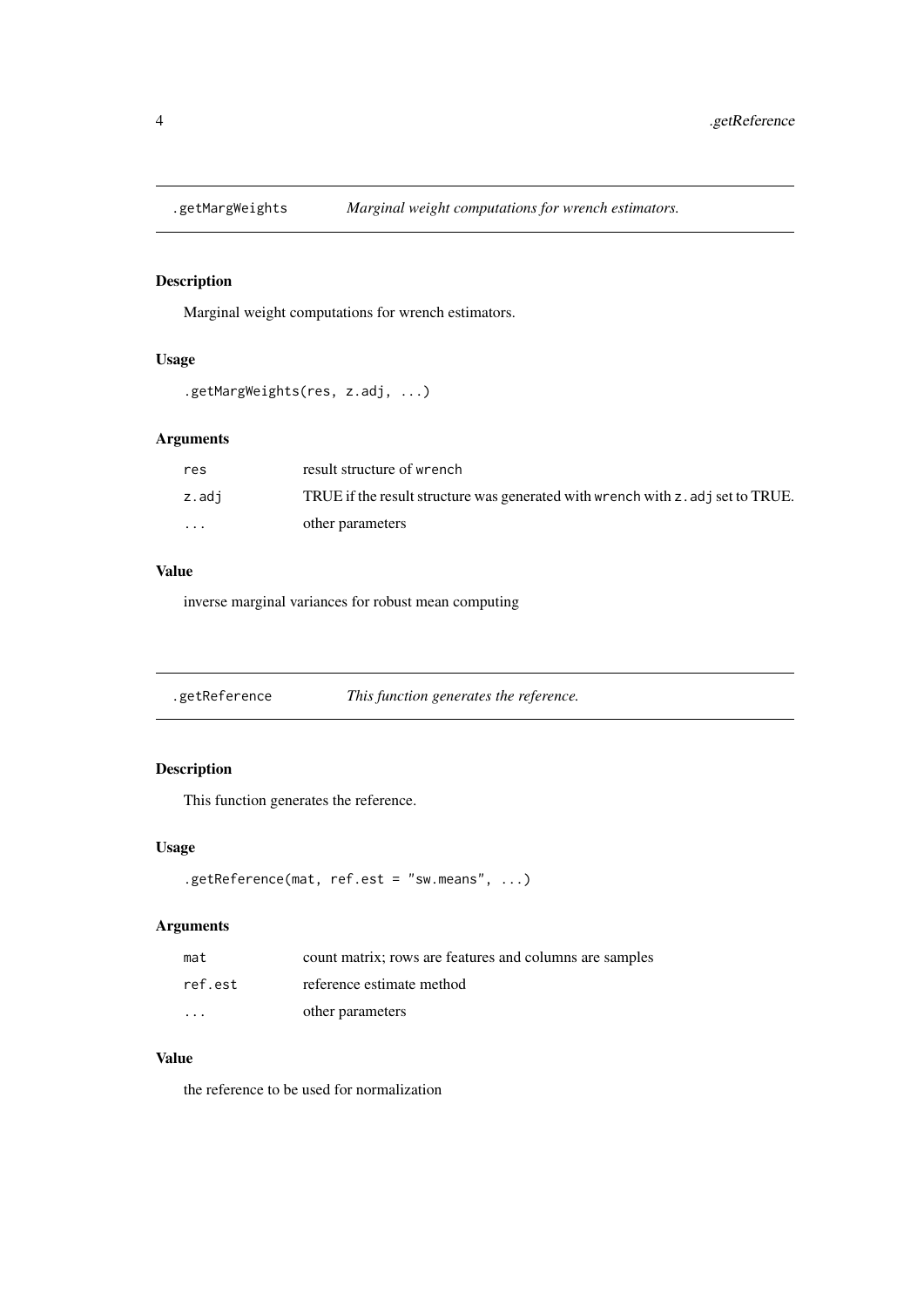<span id="page-4-0"></span>

# Description

Obtain variances of logged counts.

#### Usage

```
.gets2(mat, design = model.matrix(mat[1, ] ~ 1), plot = FALSE,
 ebs2 = TRUE, smoothed = FALSE, ...)
```
#### Arguments

| mat      | count matrix; rows are features and columns are samples.                                 |
|----------|------------------------------------------------------------------------------------------|
| design   | model matrix for the count matrix                                                        |
| plot     | if the mean-variance trend function (the same as that of voom) needs to be plot.         |
| ebs2     | if regularization of variances needs to be performed.                                    |
| smoothed | TRUE if all the variance estimates must be based on the mean-variance trend<br>function. |
| $\cdots$ | other parameters                                                                         |

#### Value

a vector with variance estimates for logged feature-wise counts.

.getWeightedMean *Get weighted means for matrix*

# Description

Get weighted means for matrix

#### Usage

```
.getWeightedMean(mat, w = rep(1, nrow(mat)))
```
# Arguments

| mat | input matrix |
|-----|--------------|
| w   | weights      |

#### Value

column-wise weighted means.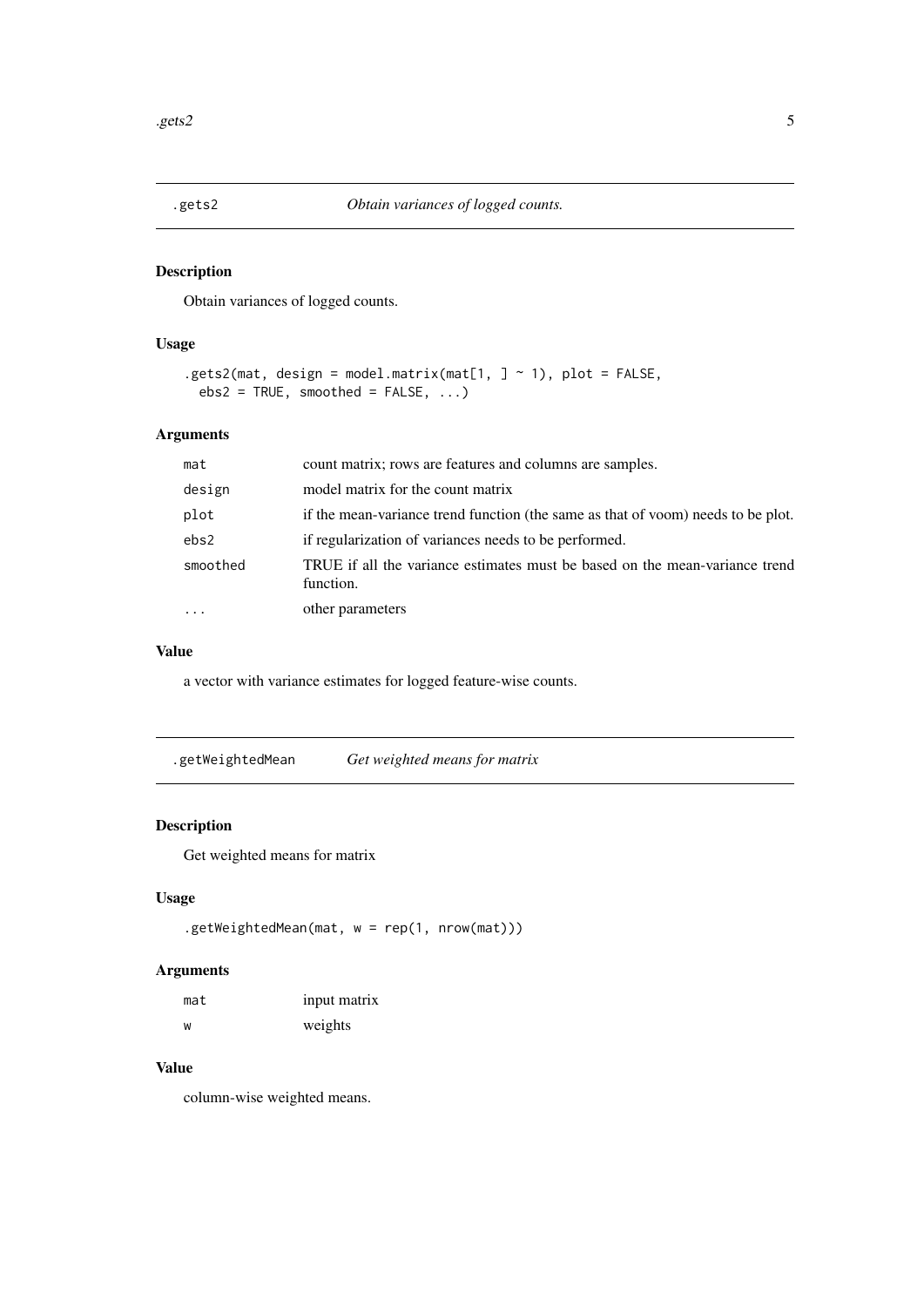<span id="page-5-0"></span>.getWeightedMedian *Get weighted median for matrix*

#### Description

Get weighted median for matrix

# Usage

```
.getWeightedMedian(mat, w = rep(1, nrow(mat)))
```
#### Arguments

| mat | input matrix |
|-----|--------------|
| w   | weights      |

# Value

column-wise weighted means.

wrench *Normalization for sparse, under-sampled count data.*

#### Description

Obtain normalization factors for sparse, under-sampled count data that often arise with metagenomic count data.

# Usage

```
wrench(mat, condition, etype = "w.marg.mean", ebcf = TRUE,
  z.add = FALSE, phi.add = TRUE, detrend = FALSE, ...)
```
#### Arguments

| mat       | count matrix; rows are features and columns are samples                                                                                        |
|-----------|------------------------------------------------------------------------------------------------------------------------------------------------|
| condition | a vector with group information on the samples                                                                                                 |
| etype     | weighting strategy with the following options:                                                                                                 |
|           | • hurdle.w.mean, the W1 estimator in manuscript.                                                                                               |
|           | • w.marg.mean, the W2 estimator in manuscript. These are appropriately<br>computed depending on whether z.adj=TRUE (see below)                 |
|           | • s2, w. mean, weight by inverse of feature-variances of logged count data.                                                                    |
| ebcf      | TRUE if empirical bayes regularization of ratios needs to be performed. Default<br>recommended.                                                |
| $z$ .adj  | TRUE if the feature-wise ratios need to be adjusted by hurdle probabilities<br>(arises when taking marginal expectation). Default recommended. |
| phi.adj   | TRUE if estimates need to be adjusted for variance terms (arises when consid-<br>ering positive-part expectations). Default recommended.       |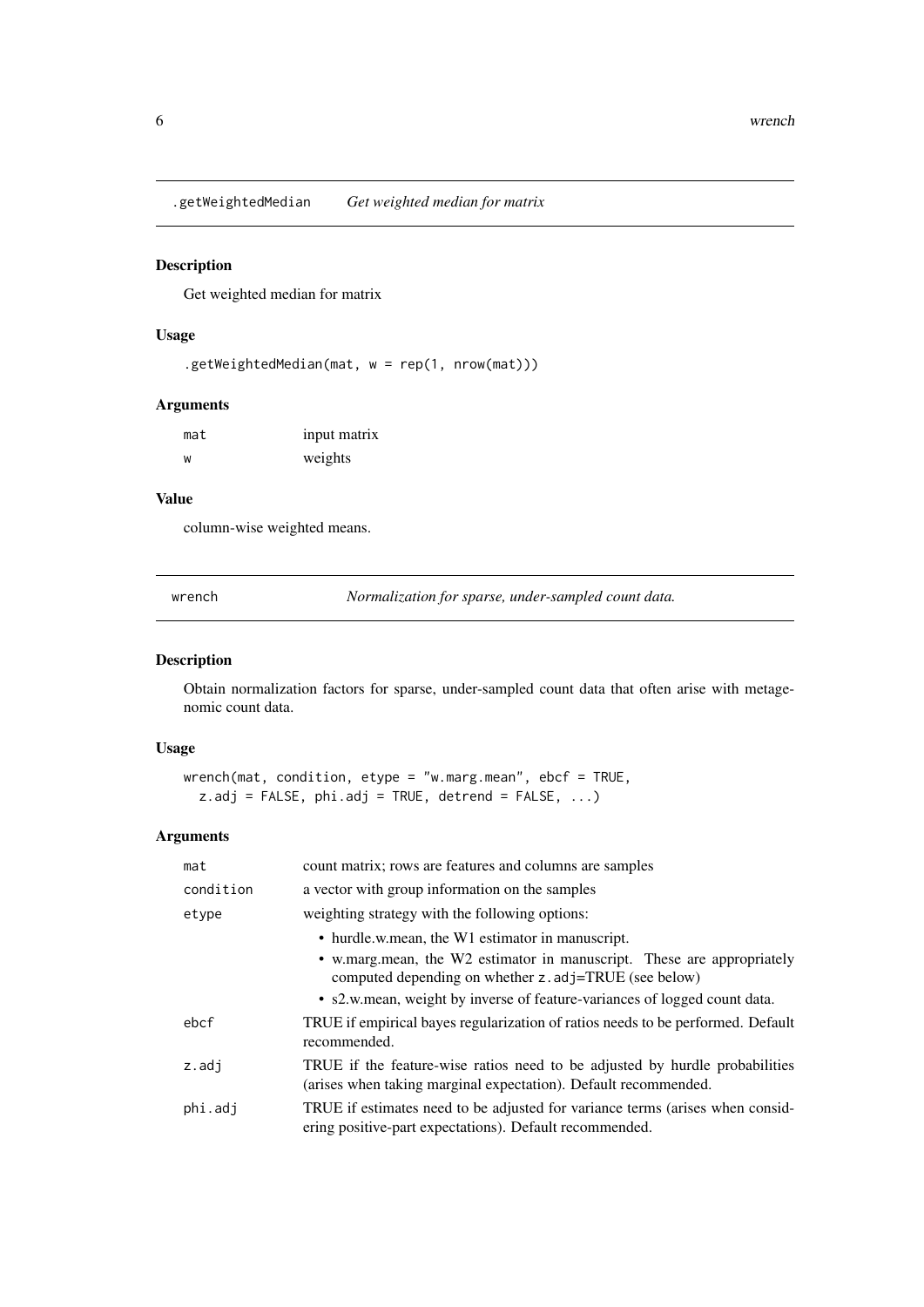#### wrench  $\sim$  7

| detrend    | FALSE if any linear dependence between sample-depth and compositional fac-                  |
|------------|---------------------------------------------------------------------------------------------|
|            | tors needs to be removed. (setting this to TRUE reduces variation in composi-               |
|            | tional factors and can improve accuracy, but requires an extra assumption that no           |
|            | linear dependence between compositional factors and sample depth is present in<br>samples). |
| $\ddots$ . | other parameters                                                                            |

# Value

a list with components:

- nf, *normalization factors* for samples passed. Samples with zero total counts are removed from output.
- ccf, *compositional correction factors*. Samples with zero total counts are removed from output.
- others, a list with results from intermediate computations.
	- qref, reference chosen.
	- design, design matrix used for computation of positive-part parameters.
	- s2, feature-wise variances of logged count data.
	- r, (regularized) ratios of feature-wise proportions.
	- radj, adjustments made to the regularized ratios based on z.adj and phi.adj settings.

# Author(s)

M. Senthil Kumar

#### Examples

```
#Obtain counts matrix and some group information
require(metagenomeSeq)
data(mouseData)
cntsMatrix <- MRcounts(mouseData)
group <- pData(mouseData)$diet
#Running wrench with defaults
W <- wrench( cntsMatrix, condition=group )
compositionalFactors <- W$ccf
normalizationFactors <- W$nf
```
#Introducing the above normalization factors for the most # commonly used tools is shown below.

```
#If using metagenomeSeq
normalizedObject <- mouseData
normFactors(normalizedObject) <- normalizationFactors
```

```
#If using edgeR, we must pass in the compositional factors
require(edgeR)
edgerobj <- DGEList( counts=cntsMatrix,
                     group = as.matrix(group),
                     norm.factors=compositionalFactors )
```

```
#If using DESeq/DESeq2
require(DESeq2)
deseq.obj <- DESeqDataSetFromMatrix(countData = cntsMatrix,
```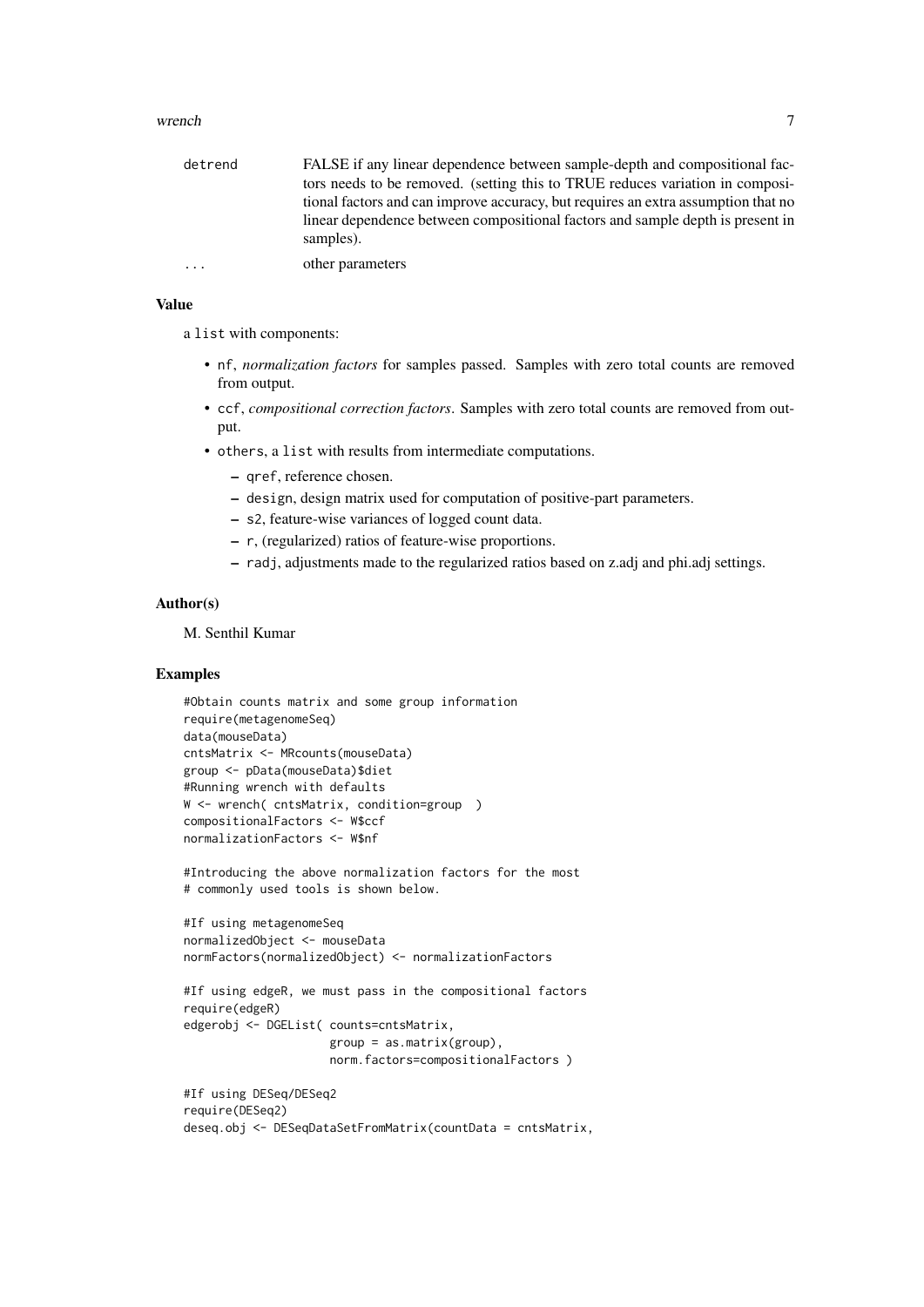8 wrench

DataFrame(group), ~ group ) DESeq2::sizeFactors(deseq.obj) <- normalizationFactors